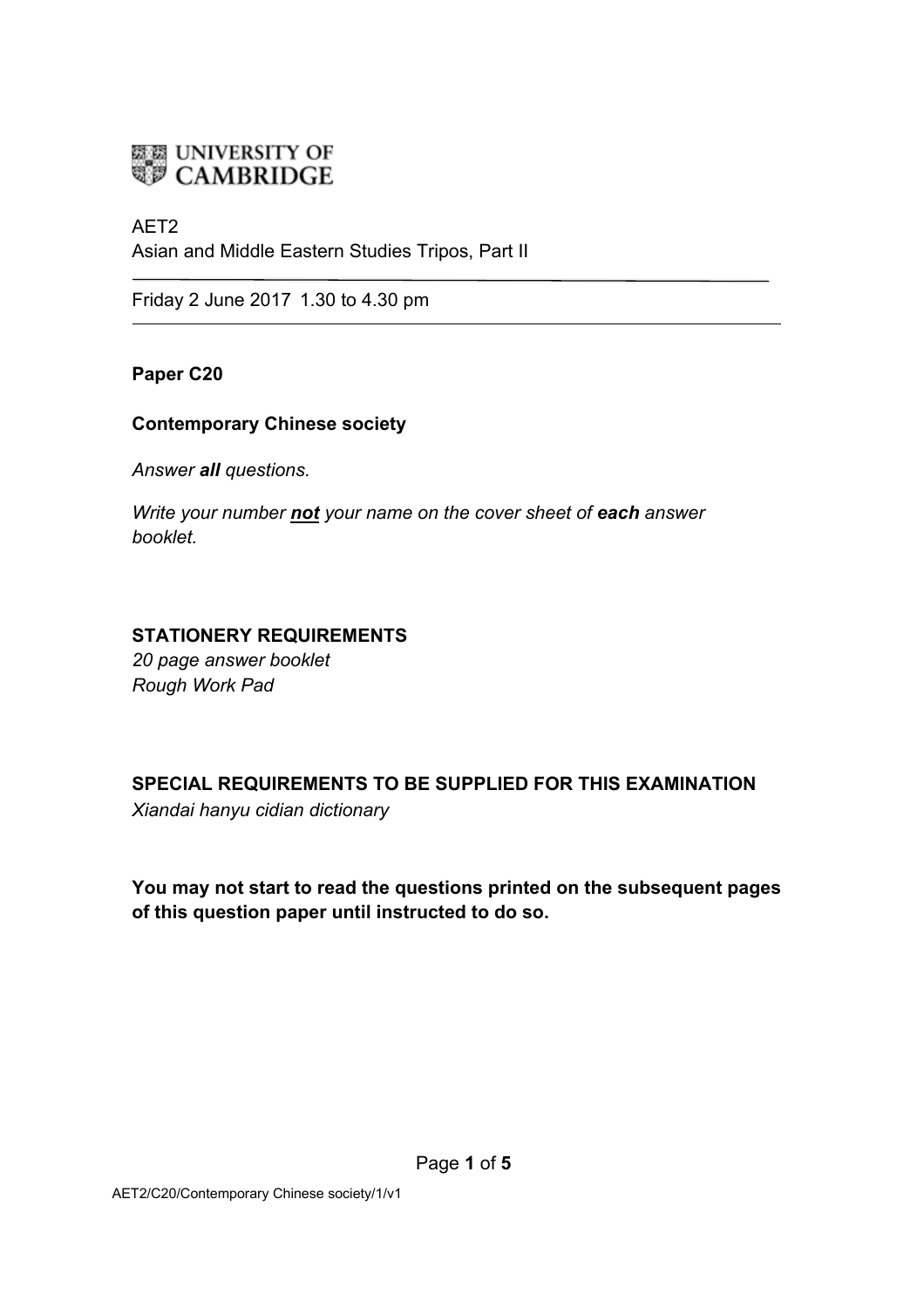#### **Part I (15 marks)**

1. Provide a brief summary of Mao's 1925 class analysis as set out in the passage below (around 150 words) and then write a short essay (around 350 words) on how Mao's class analysis of rural society during the *early postrevolutionary period* differed from his views below. Both parts of your answer should be in English.

毛泽东: 中国社会各阶级的分析 [1925 年 12 月 1 日]

中国社会各阶级的情况是怎样的呢?

地主阶级和买办阶级。在经济落后的半殖民地的中国,地主阶级和买办阶级 完全是国际资产阶级的附庸,其生存和发展,是附属于帝国主义的。这些阶级代 表中国最落后的和最反动的生产关系,阻碍中国生产力的发展。他们和中国革命 的目的完全不相容。特别是大地主阶级和大买办阶级,他们始终站在帝国主义一 边,是极端的反革命派。

中产阶级。这个阶级代表中国城乡资本主义的生产关系。中产阶级主要是指 民族资产阶级,他们对于中国革命具有矛盾的态度:他们在受外资打击、军阀压 迫感觉痛苦时,需要革命,赞成反帝国主义反军阀的革命运动;但是当着革命在 国内有本国无产阶级的勇猛参加,在国外有国际无产阶级的积极援助,对于其欲 达到大资产阶级地位的阶级的发展感觉到威胁时,他们又怀疑革命。

小资产阶级。如自耕农,手工业主,小知识阶层 ------ 学生界、中小学教 员、小员司、小事务员、小律师,小商人等都属于这一类。这一个阶级,在人数 上,在阶级性上,都值得大大注意。自耕农和手工业主所经营的,都是小生产的 经济。小资产阶级对于革命的态度,在平时各不相同;但到战时,即到革命潮流 高涨、可以看得见胜利的曙光时,不但小资产阶级的左派参加革命,中派亦可参 加革命,即右派分子受了无产阶级和小资产阶级左派的革命大潮所裹挟,也只得 附和着革命。

半无产阶级。此处所谓半无产阶级,包含: (一)绝大部分半自耕农, (二)贫农,(三)小手工业者,(四)店员,(五)小贩等五种。绝大部分半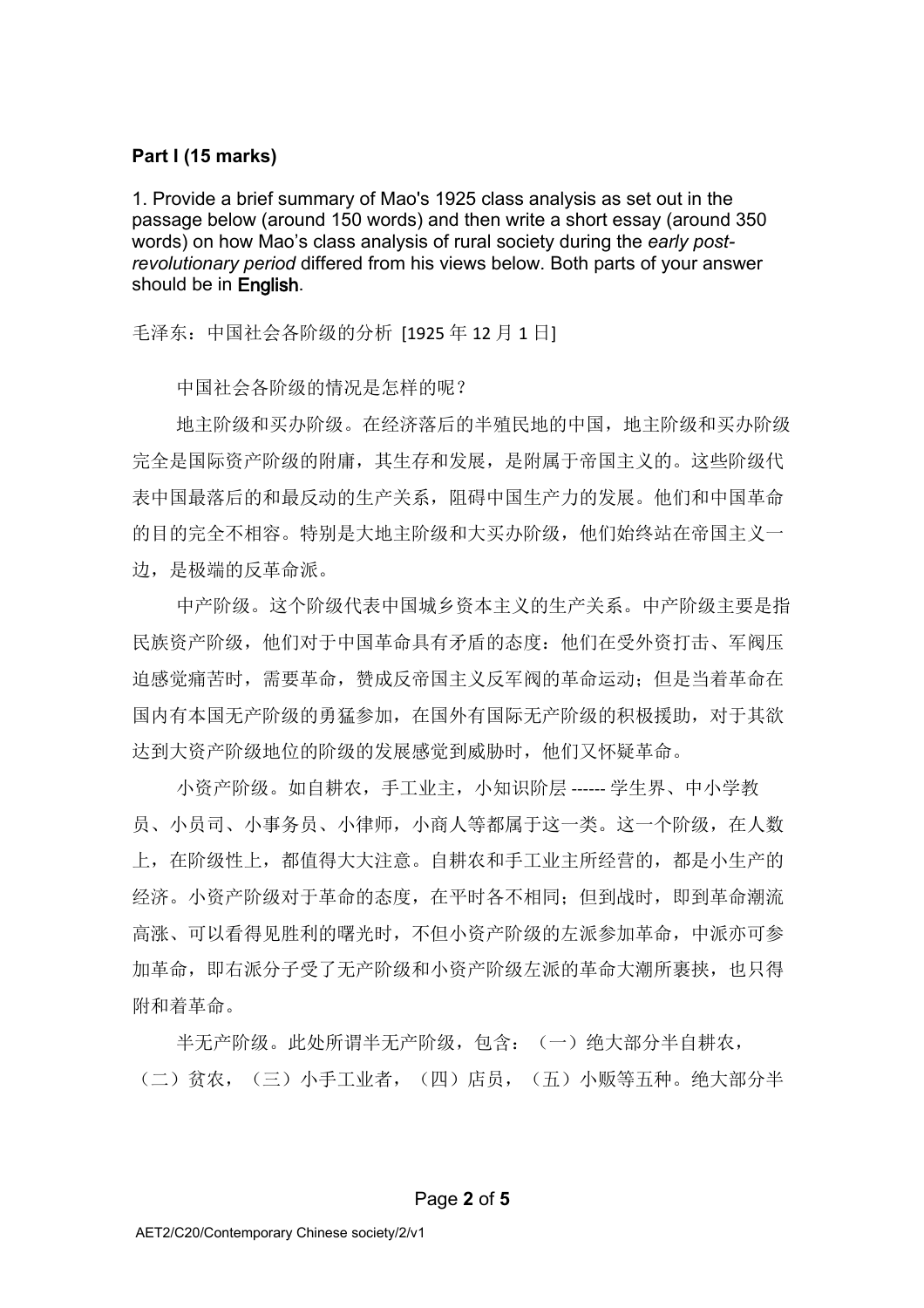自耕农和贫农是农村中一个数量极大的群众。所谓农民问题,主要就是他们的问 题。半自耕农、贫农和小手工业者所经营的,都是更细小的小生产的经济。

无产阶级。现代工业无产阶级约二百万人。中国因经济落后,故现代工业无 产阶级人数不多。二百万左右的产业工人中,主要为铁路、矿山、海运、纺织、 造船五种产业的工人,而其中很大一个数量是在外资产业的奴役下。工业无产阶 级人数虽不多,却是中国新的生产力的代表者,是近代中国最进步的阶级,做了 革命运动的领导力量。都市苦力工人的力量也很可注意。以码头搬运夫和人力车 夫占多数,粪夫清道夫等亦属于这一类。所谓农村无产阶级,是指长工、月工、 零工等雇农而言。此种人在乡村中是最感困难者,在农民运动中和贫农处于同一 紧要的地位。此外,还有数量不小的游民无产者,为失了土地的农民和失了工作 机会的手工业工人。他们是人类生活中最不安定者。

Excerpted and modified from Vol. 1 of *Selected Works of Mao Zedong*, pp.3-11. Beijing: Renmin Chubanshe.

#### **Part II (15 marks)**

Summarise the following passage in around 150 words. Illustrate the development of civil society in reform-era China with some examples of civil organisations (around 350 words). Both parts of your answer should be in English.

改革后中国社会的一大变化,就是社会生活的自组织性有所增强,表现在 若干城市地区发育出了多少带有现代意义的社团组织。从总体上看,这类社团组 织的特点是: 第一, 官办色彩强烈, 其组织架构基本上是官僚机构的拷贝, 领导 成员基本上是赋闲官员等等;第二,盈利取向明显。现代社会中的社团组织至少 应具备三个基本功能:一是协调个体行动者与国家的关系,二是协调个体行动者 与市场的关系,三是充当利益表达的工具。就此而论,这些现有社团组织显然还 不是真正的自治社团。但是,从另一方面看,近 20 年的改革已使民间积聚了相

(TURN OVER)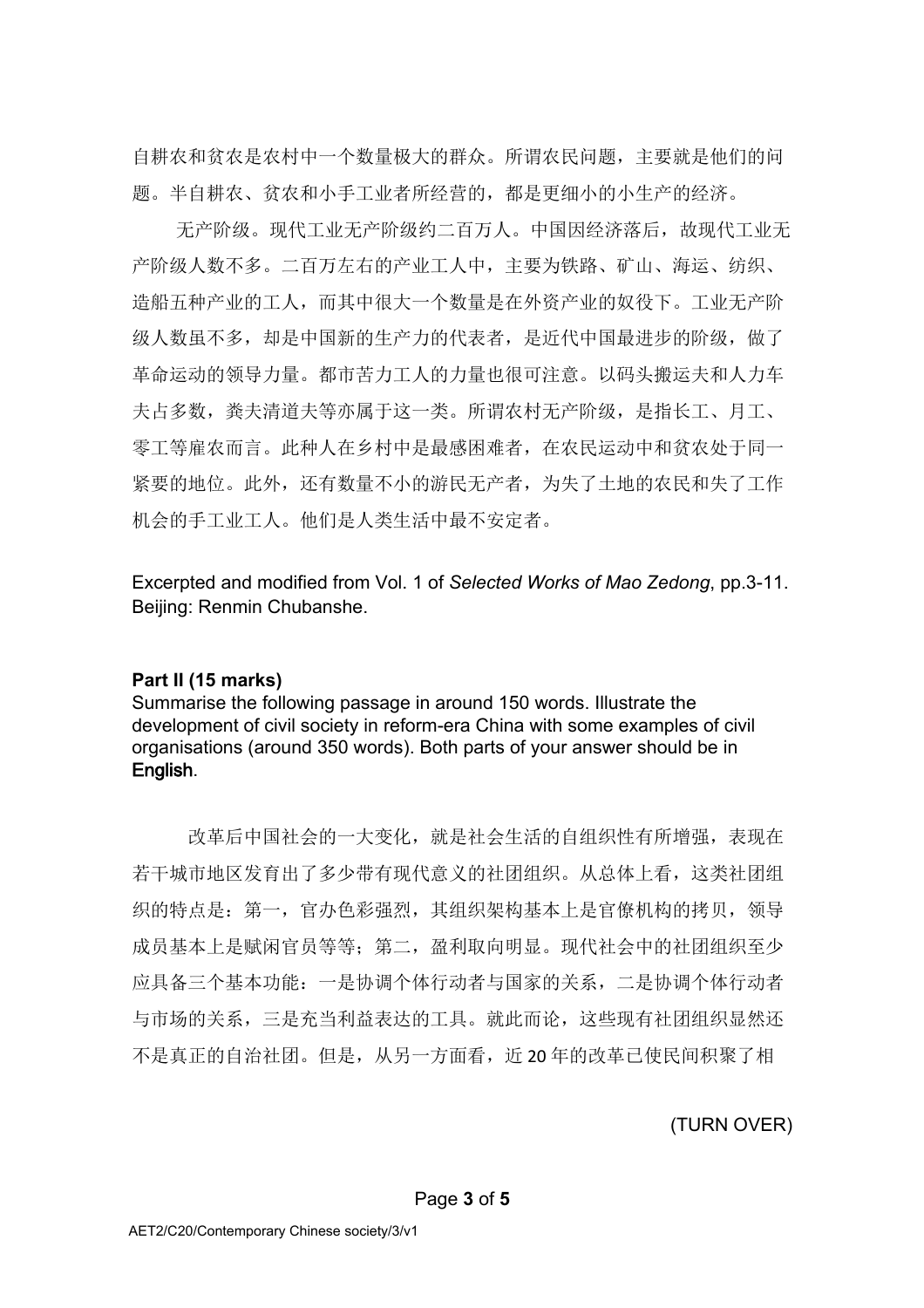当的资源,可以预期,民间社团的发展及其独立性的增强,将是一个不可避免的 趋势。由于民间社团的缺乏,以及在社会生活中不能发挥应有的作用,使得一些 在市场经济制度构架基础上形成的新的冲突和矛盾缺乏应有的解决机制。比如, 在农村中,由于没有代表农民利益的社会团体,因而就明显缺乏协调农民与国家 关系的组织手段。问题在于,在目前国家的宏观制度框架中,没有给民间社团以 明确的定位,缺少将民间社团与其它制度要素连接起来的安排,因此民间社团会 在相当一段时间内,处于一个微妙、敏感的位置上。这种状况是与长期以来形成 的一种误解有直接关系的,即认为有组织的力量是可怕的。但问题是,有时候无 组织的力量要比有组织的力量更为可怕。

Passage excerpted and modified from Sun Liping (2004): 'Zhuanxing yu duanlie: gaige yilai Zhongguo shehui jiegou de bianqian' (p.56)

# **Part III (35 marks)**

Write an essay on **ONE** of the following topics.

- 1. To what extent has nationalism become a double-edged sword for the CCP in the reform era?
- 2. 'The rationale was sound but the application was poor.' Discuss this statement in relation to the Great Leap Forward **OR** the Cultural Revolution.
- 3. Is the CCP more legitimate amongst PRC citizens now than it was during the Maoist era?
- 4. Compare and contrast conceptions and practices of 'democracy' in the Maoist and reform eras.
- 5. Would China's domination of the Asia-Pacific region constitute a threat to US interests in the region?